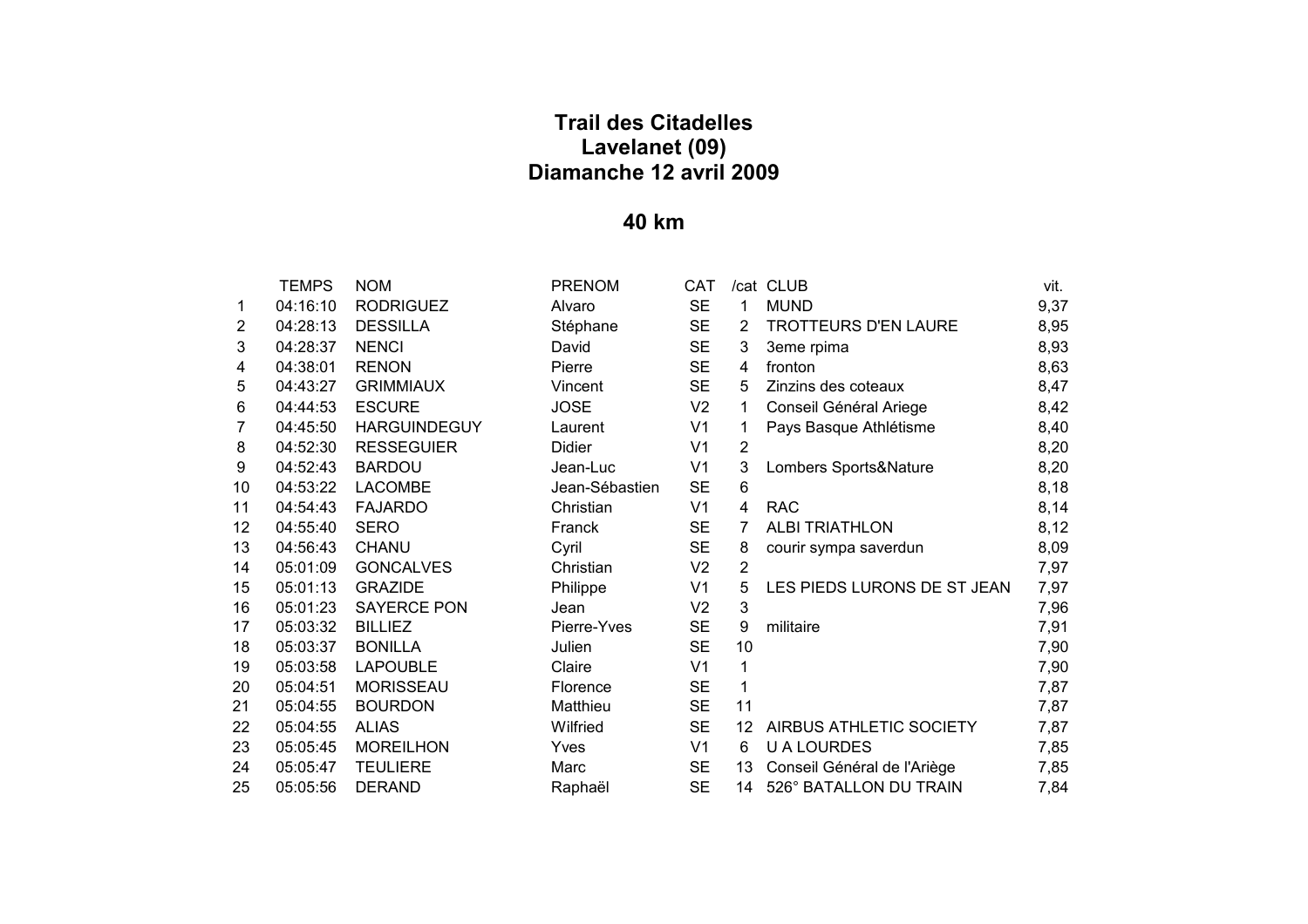| 26 | 05:06:16 | <b>SIEURAC</b>    |
|----|----------|-------------------|
| 27 | 05:07:49 | <b>DUBOIS</b>     |
| 28 | 05:09:19 | <b>PINTO</b>      |
| 29 | 05:10:02 | <b>GENTET</b>     |
| 30 | 05:10:22 | LANOIR            |
| 31 | 05:11:06 | <b>BRAZEILLES</b> |
| 32 | 05:11:31 | <b>GAUBERT</b>    |
| 33 | 05:12:28 | LAMBERT           |
| 34 | 05:12:39 | RIOU              |
| 35 | 05:16:28 | <b>GOULMOT</b>    |
| 36 | 05:16:40 | CARON             |
| 37 | 05:17:31 | <b>DUBOIS</b>     |
| 38 | 05:17:39 | SAUVAGNAC         |
| 39 | 05:17:58 | <b>GONCALVES</b>  |
| 40 | 05:20:14 | <b>SENESSE</b>    |
| 41 | 05:20:44 | <b>MARCHAIS</b>   |
| 42 | 05:22:51 | <b>ROSEMBERG</b>  |
| 43 | 05:23:14 | <b>GONZALES</b>   |
| 44 | 05:24:15 | DUPIN             |
| 45 | 05:24:37 | <b>GONTIER</b>    |
| 46 | 05:26:08 | <b>GONZALEZ</b>   |
| 47 | 05:27:23 | <b>ROYER</b>      |
| 48 | 05:29:04 | <b>GUIAVARC'H</b> |
| 49 | 05:29:50 | <b>SERIN</b>      |
| 50 | 05:31:36 | <b>MARC</b>       |
| 51 | 05:33:12 | <b>DUTOUYA</b>    |

| 26 | 05:06:16 | <b>SIEURAC</b>    | Josian          | V1             | 7              | Courir Sympa Saverdun          | 7,84 |
|----|----------|-------------------|-----------------|----------------|----------------|--------------------------------|------|
| 27 | 05:07:49 | <b>DUBOIS</b>     | Laurent         | V <sub>1</sub> | 8              |                                | 7,80 |
| 28 | 05:09:19 | <b>PINTO</b>      | Patrice         | <b>SE</b>      | 15             | <b>CE Aubert Duval Pamiers</b> | 7,76 |
| 29 | 05:10:02 | <b>GENTET</b>     | David           | <b>SE</b>      | 16             |                                | 7,74 |
| 30 | 05:10:22 | <b>LANOIR</b>     | Jean-Eric       | V <sub>2</sub> | 4              | ac corte                       | 7,73 |
| 31 | 05:11:06 | <b>BRAZEILLES</b> | <b>Nicolas</b>  | <b>SE</b>      | 17             | courir sympa                   | 7,71 |
| 32 | 05:11:31 | <b>GAUBERT</b>    | Gilles          | <b>SE</b>      | 18             | stade bagnerais                | 7,70 |
| 33 | 05:12:28 | <b>LAMBERT</b>    | Jean            | V <sub>1</sub> | 9              | <b>CA BALMA</b>                | 7,68 |
| 34 | 05:12:39 | <b>RIOU</b>       | Benjamin        | <b>SE</b>      | 19             | Têtes d'Enclumes Crew 09       | 7,68 |
| 35 | 05:16:28 | <b>GOULMOT</b>    | Sébastien       | <b>SE</b>      | 20             |                                | 7,58 |
| 36 | 05:16:40 | <b>CARON</b>      | Christophe      | V <sub>1</sub> | 10             |                                | 7,58 |
| 37 | 05:17:31 | <b>DUBOIS</b>     | Nathalie        | <b>SE</b>      | $\overline{2}$ | <b>EASQY</b>                   | 7,56 |
| 38 | 05:17:39 | <b>SAUVAGNAC</b>  | Sébastien       | <b>SE</b>      | 21             |                                | 7,56 |
| 39 | 05:17:58 | <b>GONCALVES</b>  | Manuel          | V1             | 11             |                                | 7,55 |
| 40 | 05:20:14 | <b>SENESSE</b>    | Xavier          | <b>SE</b>      | 22             | <b>BSC Blagnac</b>             | 7,49 |
| 41 | 05:20:44 | <b>MARCHAIS</b>   | Anthony         | <b>SE</b>      | 23             |                                | 7,48 |
| 42 | 05:22:51 | <b>ROSEMBERG</b>  | <b>Bruno</b>    | <b>SE</b>      | 24             |                                | 7,43 |
| 43 | 05:23:14 | <b>GONZALES</b>   | Daniel          | <b>SE</b>      | 25             |                                | 7,42 |
| 44 | 05:24:15 | <b>DUPIN</b>      | Pierre-François | <b>SE</b>      | 26             | mac                            | 7,40 |
| 45 | 05:24:37 | <b>GONTIER</b>    | Victor          | <b>SE</b>      | 27             | Têtes d'Enclumes Crew 09       | 7,39 |
| 46 | 05:26:08 | <b>GONZALEZ</b>   | Eric            | <b>SE</b>      | 28             |                                | 7,36 |
| 47 | 05:27:23 | <b>ROYER</b>      | Thierry         | V <sub>1</sub> | 12             | bcaam                          | 7,33 |
| 48 | 05:29:04 | <b>GUIAVARC'H</b> | Ronan           | <b>SE</b>      | 29             | Ariege pyrenees triathlon      | 7,29 |
| 49 | 05:29:50 | <b>SERIN</b>      | Guillaume       | <b>SE</b>      | 30             | blagnac sc atlhetisme          | 7,28 |
| 50 | 05:31:36 | <b>MARC</b>       | Cédric          | <b>SE</b>      | 31             | Cosatrail mairie de toulouse   | 7,24 |
| 51 | 05:33:12 | <b>DUTOUYA</b>    | <b>Bernard</b>  | V <sub>2</sub> | 5              |                                | 7,20 |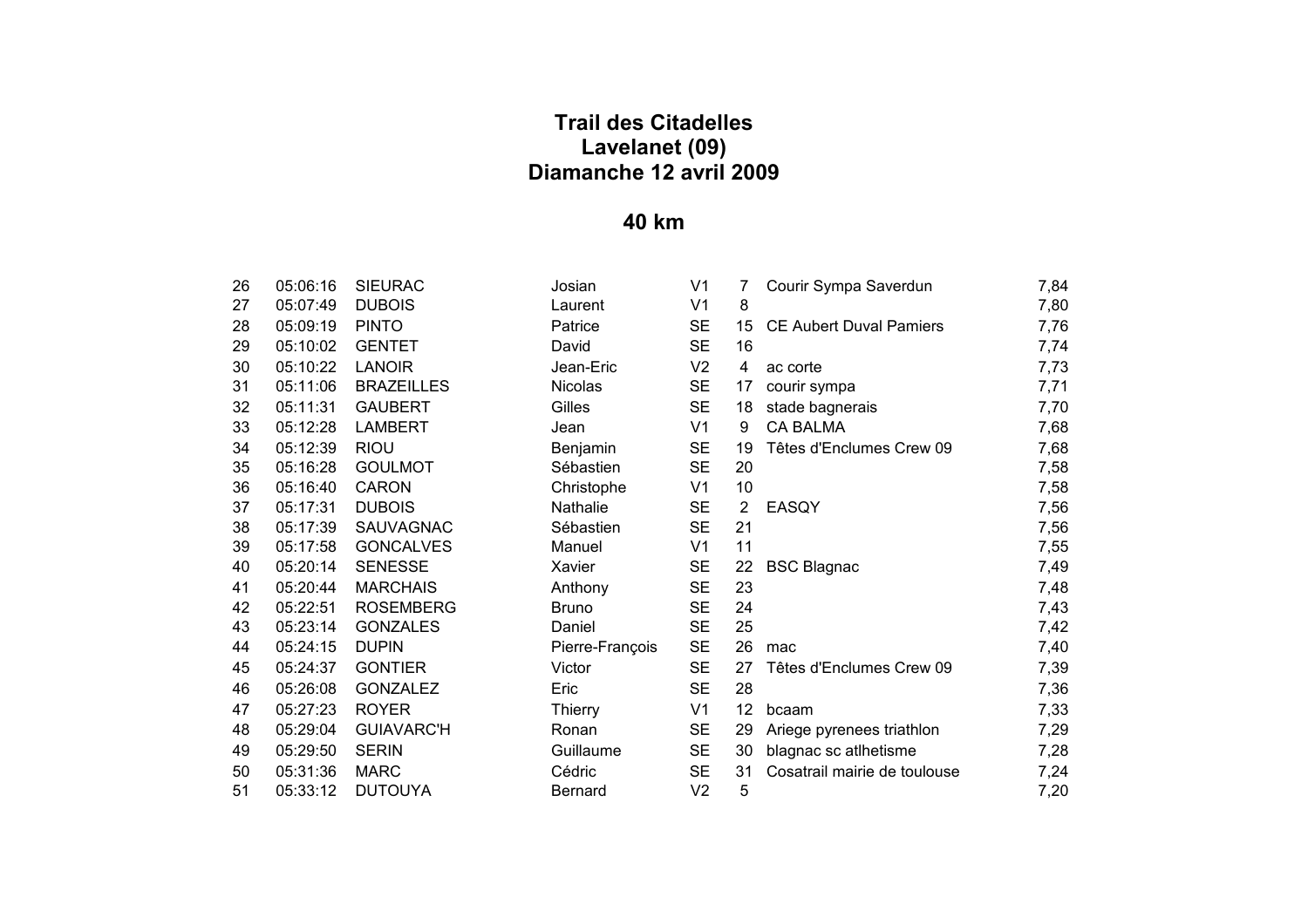| 52 | 05:33:23 | <b>CORRALES</b>        | Cyril          | <b>SE</b>      | 32 |                           | 7,20 |
|----|----------|------------------------|----------------|----------------|----|---------------------------|------|
| 53 | 05:33:23 | <b>BODICHON</b>        | Olivier        | <b>SE</b>      | 33 | <b>ACP</b>                | 7,20 |
| 54 | 05:33:35 | <b>LARRIEU</b>         | Stéphane       | <b>SE</b>      | 34 |                           | 7,19 |
| 55 | 05:34:01 | <b>VAYSSETTES</b>      | Christophe     | <b>SE</b>      | 35 | <b>CE Bosch Rodez</b>     | 7,19 |
| 56 | 05:34:56 | <b>BABIN</b>           | Stephane       | V <sub>2</sub> | 6  |                           | 7,17 |
| 57 | 05:35:12 | <b>GODIN</b>           | Pierre-Antoine | V <sub>2</sub> | 7  | <b>AVIA-CLUB</b>          | 7,16 |
| 58 | 05:35:34 | <b>BROTHIER-MOURET</b> | Emmanuelle     | <b>SE</b>      | 3  | courir sympa saverdun     | 7,15 |
| 59 | 05:35:39 | <b>LEZAT</b>           | Fabrice        | V <sub>1</sub> | 13 |                           | 7,15 |
| 60 | 05:36:35 | <b>GUYON</b>           | <b>Bruno</b>   | V <sub>1</sub> | 14 |                           | 7,13 |
| 61 | 05:36:59 | <b>SARIE</b>           | Dominique      | V <sub>1</sub> | 15 | Stade Bagnérais           | 7,12 |
| 62 | 05:36:59 | <b>AUSTRUY</b>         | Philippe       | V <sub>1</sub> | 16 | <b>AGROBITUME</b>         | 7,12 |
| 63 | 05:37:48 | <b>REULET</b>          | David          | <b>SE</b>      | 36 | <b>Muret Orientation</b>  | 7,10 |
| 64 | 05:38:26 | SENOUQUE               | Clément        | <b>SE</b>      | 37 | de la part de Ronan       | 7,09 |
| 65 | 05:38:27 | <b>LASSALLE</b>        | Patrice        | <b>SE</b>      | 38 | ARIÈGE PYRÉNÉES TRIATHLON | 7,09 |
| 66 | 05:39:22 | <b>DIGOUDE</b>         | Yannick        | <b>SE</b>      | 39 |                           | 7,07 |
| 67 | 05:39:30 | SAVOLDELLI             | Stéphane       | <b>SE</b>      | 40 |                           | 7,07 |
| 68 | 05:41:42 | <b>POMARES</b>         | Jean- Gabriel  | V <sub>1</sub> | 17 | AS VALEO                  | 7,02 |
| 69 | 05:42:25 | N'KOMBO N'KOMBO        | Gaston         | <b>SE</b>      | 41 |                           | 7,01 |
| 70 | 05:42:41 | <b>LAPOUBLE</b>        | Jean-Pierre    | V <sub>2</sub> | 8  |                           | 7,00 |
| 71 | 05:43:04 | <b>LAGARDE</b>         | Daniel         | V <sub>2</sub> | 9  | SAPEURS POMPIERS VARILHES | 7,00 |
| 72 | 05:43:13 | <b>VALENTIN</b>        | Franck         | V <sub>1</sub> | 18 | <b>TCP</b>                | 6,99 |
| 73 | 05:43:18 | <b>BATUT</b>           | Thierry        | <b>SE</b>      | 42 | CE Bosch Rodez            | 6,99 |
| 74 | 05:43:18 | <b>COSTES</b>          | Yannick        | <b>SE</b>      | 43 | CE Bosch                  | 6,99 |
| 75 | 05:44:07 | <b>MORIN</b>           | Marc           | V <sub>1</sub> | 19 | <b>JAB</b>                | 6,97 |
| 76 | 05:44:20 | <b>FALCHI</b>          | Dominique      | <b>SE</b>      | 44 | oxygene 32                | 6,97 |
| 77 | 05:44:28 | <b>JOURDAIN</b>        | Christophe     | V <sub>1</sub> | 20 |                           | 6,97 |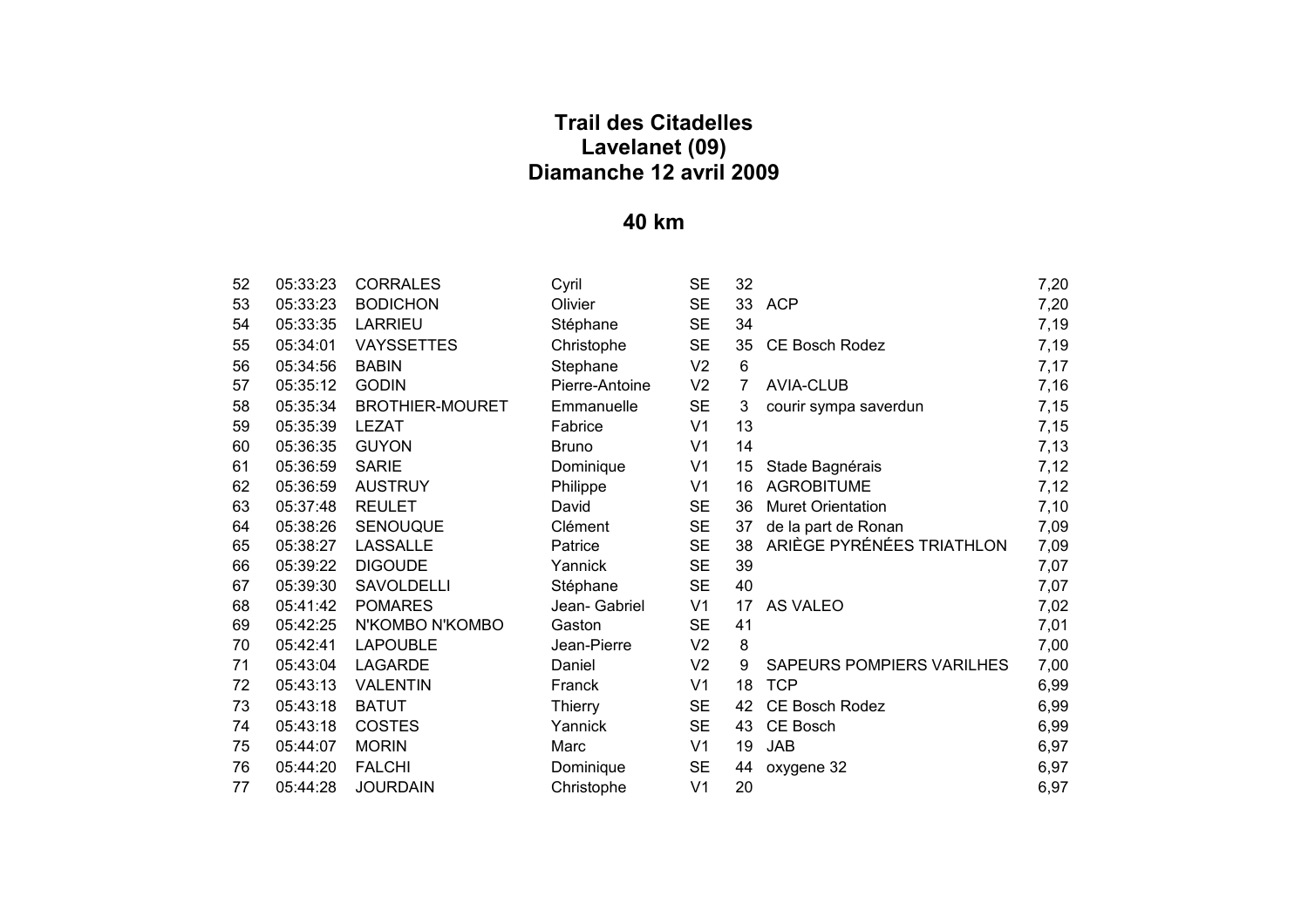| 78  | 05:44:35 | LE MERRER        |
|-----|----------|------------------|
| 79  | 05:44:35 | <b>CLERGUE</b>   |
| 80  | 05:44:40 | <b>TEIXEIRA</b>  |
| 81  | 05:45:21 | <b>TOQUEBEUF</b> |
| 82  | 05:46:17 | <b>BOULET</b>    |
| 83  | 05:46:29 | <b>VERGNE</b>    |
| 84  | 05:46:50 | <b>VIAULT</b>    |
| 85  | 05:48:22 | <b>PORRAL</b>    |
| 86  | 05:48:39 | <b>ROBERT</b>    |
| 87  | 05:49:08 | <b>DAUGé</b>     |
| 88  | 05:49:39 | <b>WOHMANN</b>   |
| 89  | 05:51:20 | <b>CORNEL</b>    |
| 90  | 05:51:22 | <b>GUEDEAU</b>   |
| 91  | 05:51:39 | <b>COLIN</b>     |
| 92  | 05:51:39 | <b>MARTINFZ</b>  |
| 93  | 05:51:50 | DUSSARRAT        |
| 94  | 05:52:40 | PETIT            |
| 95  | 05:53:50 | <b>CUISINET</b>  |
| 96  | 05:53:56 | JULVE            |
| 97  | 05:54:11 | SAINT-LOUBOUE    |
| 98  | 05:54:16 | BAZILLOU         |
| 99  | 05:54:17 | <b>MARGOTIN</b>  |
| 100 | 05:54:32 | <b>SICRE</b>     |
| 101 | 05:54:45 | <b>DARRAS</b>    |
| 102 | 05:54:53 | LA GAMBA GILLI   |
| 103 | 05:55:29 | <b>ROZIE</b>     |
|     |          |                  |

| 78  | 05:44:35 | LE MERRER        | Christophe      | <b>SE</b>      | 45 | <b>AVIA CLUB</b>          | 6,96 |
|-----|----------|------------------|-----------------|----------------|----|---------------------------|------|
| 79  | 05:44:35 | <b>CLERGUE</b>   | Jérôme          | <b>SE</b>      | 46 |                           | 6,96 |
| 80  | 05:44:40 | <b>TEIXEIRA</b>  | Alexandre       | V <sub>1</sub> | 21 |                           | 6,96 |
| 81  | 05:45:21 | <b>TOQUEBEUF</b> | Christophe      | V <sub>1</sub> | 22 |                           | 6,95 |
| 82  | 05:46:17 | <b>BOULET</b>    | Yves            | V <sub>1</sub> | 23 | trotteurs d'en laure      | 6,93 |
| 83  | 05:46:29 | <b>VERGNE</b>    | Jean-Pierre     | V <sub>1</sub> | 24 |                           | 6,93 |
| 84  | 05:46:50 | <b>VIAULT</b>    | Loïc            | V <sub>1</sub> | 25 |                           | 6,92 |
| 85  | 05:48:22 | <b>PORRAL</b>    | Christian       | V <sub>1</sub> | 26 |                           | 6,89 |
| 86  | 05:48:39 | <b>ROBERT</b>    | Frédéric        | V <sub>1</sub> | 27 |                           | 6,88 |
| 87  | 05:49:08 | <b>DAUGé</b>     | Jean Marc       | V <sub>2</sub> | 10 |                           | 6,87 |
| 88  | 05:49:39 | <b>WOHMANN</b>   | Denis           | <b>SE</b>      | 47 |                           | 6,86 |
| 89  | 05:51:20 | <b>CORNEL</b>    | Maxime          | V <sub>1</sub> | 28 | talc de luzenac           | 6,83 |
| 90  | 05:51:22 | <b>GUEDEAU</b>   | Thierry         | <b>SE</b>      | 48 |                           | 6,83 |
| 91  | 05:51:39 | <b>COLIN</b>     | Yoachim         | <b>SE</b>      | 49 |                           | 6,82 |
| 92  | 05:51:39 | <b>MARTINEZ</b>  | Pascal          | <b>SE</b>      | 50 |                           | 6,82 |
| 93  | 05:51:50 | <b>DUSSARRAT</b> | Justine         | <b>SE</b>      | 4  |                           | 6,82 |
| 94  | 05:52:40 | <b>PETIT</b>     | Dominique       | V <sub>1</sub> | 29 | <b>BCAAM</b>              | 6,81 |
| 95  | 05:53:50 | <b>CUISINET</b>  | Hervé           | V <sub>1</sub> | 30 | spiridon périgord pourpre | 6,78 |
| 96  | 05:53:56 | <b>JULVE</b>     | Frédéric        | <b>SE</b>      | 51 |                           | 6,78 |
| 97  | 05:54:11 | SAINT-LOUBOUE    | Eric            | V <sub>1</sub> | 31 |                           | 6,78 |
| 98  | 05:54:16 | <b>BAZILLOU</b>  | Laurent         | <b>SE</b>      | 52 | chaingy sport nature      | 6,77 |
| 99  | 05:54:17 | <b>MARGOTIN</b>  | Jean-Christophe | V <sub>1</sub> | 32 |                           | 6,77 |
| 100 | 05:54:32 | <b>SICRE</b>     | Gabriel         | <b>SE</b>      | 53 |                           | 6,77 |
| 101 | 05:54:45 | <b>DARRAS</b>    | Walter          | <b>SE</b>      | 54 | aucun                     | 6,77 |
| 102 | 05:54:53 | LA GAMBA GILLI   | Eric            | <b>SE</b>      | 55 |                           | 6,76 |
| 103 | 05:55:29 | <b>ROZIE</b>     | Lilian          | <b>SE</b>      | 56 |                           | 6,75 |
|     |          |                  |                 |                |    |                           |      |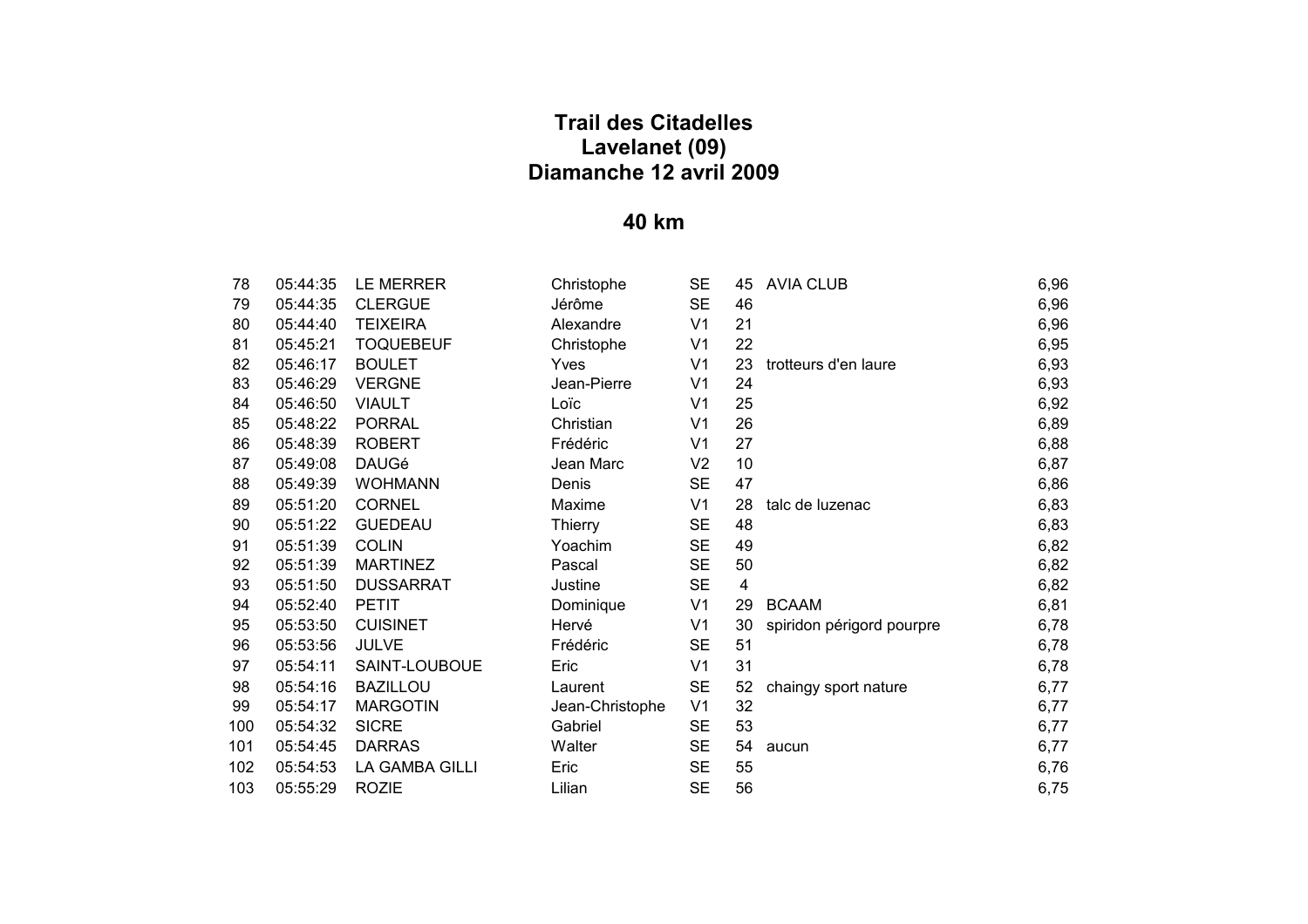| 104 | 05:56:26       | <b>MOURET</b>    |
|-----|----------------|------------------|
| 105 | 05:56:34       | SOTUM            |
| 106 | 05:56:38       | <b>THALAMAS</b>  |
| 107 | 05:56:46       | <b>GACHE</b>     |
| 108 | 05:57:13       | PASCAL           |
| 109 | 05:57:23       | LAROCHE          |
| 110 | 05:57:33       | <b>MAUFROID</b>  |
| 111 | 05:57:55       | CANTARITI        |
| 112 | 05:58:39       | <b>MOUNIE</b>    |
| 113 | 05:58:51       | <b>FUGENE</b>    |
| 114 | 05:59:03       | <b>ASSEMAT</b>   |
| 115 | 05:59:53       | <b>MARTET</b>    |
| 116 | 05:59:56       | <b>ASTRUC</b>    |
| 117 |                | 06:00:01 MARGNAC |
| 118 | 06:00:01       | <b>CONNAN</b>    |
| 119 | 06:00:08       | LHUILLIER        |
| 120 | 06:00:23       | GARDET           |
| 121 | 06:00:42       | <b>RAFFIER</b>   |
| 122 | 06:01:06       | <b>ROUQUIER</b>  |
| 123 | 06:02:38       | <b>GAULARD</b>   |
| 124 | 06:03:11       | <b>ARNAUD</b>    |
| 125 | 06:05:53       | <b>LENFANT</b>   |
| 126 |                | 06:09:02 REYNAUD |
| 127 | 06:09:12 CROS  |                  |
| 128 | 06:09:13 HUART |                  |
| 129 |                | 06:09:14 WALTER  |

| 104 | 05:56:26 | <b>MOURET</b>    | Christian       | V <sub>2</sub> | 11              | courir sympa saverdun          | 6,73 |
|-----|----------|------------------|-----------------|----------------|-----------------|--------------------------------|------|
| 105 | 05:56:34 | <b>SOTUM</b>     | Cédric          | <b>SE</b>      | 57              | sans club                      | 6,73 |
| 106 | 05:56:38 | <b>THALAMAS</b>  | Eric            | V <sub>1</sub> | 33              | talc de luzenac                | 6,73 |
| 107 | 05:56:46 | <b>GACHE</b>     | Patrick         | V <sub>1</sub> | 34              | <b>Blagnac SC</b>              | 6,73 |
| 108 | 05:57:13 | <b>PASCAL</b>    | Aimable         | V <sub>2</sub> | 1               | <b>FOULEE SISTERONAISE</b>     | 6,72 |
| 109 | 05:57:23 | <b>LAROCHE</b>   | Vincent         | <b>SE</b>      | 58              | asptt bordeaux                 | 6,72 |
| 110 | 05:57:33 | <b>MAUFROID</b>  | Alain           | V <sub>1</sub> | 35              | TAILL'AVENTURE                 | 6,71 |
| 111 | 05:57:55 | <b>CANTARITI</b> | Stéphane        | <b>SE</b>      | 59              |                                | 6,71 |
| 112 | 05:58:39 | <b>MOUNIE</b>    | Gerald          | V <sub>2</sub> | 12 <sub>2</sub> | <b>PCM</b>                     | 6,69 |
| 113 | 05:58:51 | <b>EUGENE</b>    | Michel          | V <sub>2</sub> | 13              | 1000 pattes Buxerolles T161589 | 6,69 |
| 114 | 05:59:03 | <b>ASSEMAT</b>   | Didier          | V <sub>1</sub> | 36              | <b>ASA LAVAUR</b>              | 6,68 |
| 115 | 05:59:53 | <b>MARTET</b>    | Olivier         | V <sub>1</sub> | 37              |                                | 6,67 |
| 116 | 05:59:56 | <b>ASTRUC</b>    | <b>Thierry</b>  | V <sub>1</sub> | 38              | rives du tarnrunning           | 6,67 |
| 117 | 06:00:01 | <b>MARGNAC</b>   | Didier          | <b>SE</b>      | 60              |                                | 6,67 |
| 118 | 06:00:01 | <b>CONNAN</b>    | Franck          | <b>SE</b>      | 61              | photo passion                  | 6,67 |
| 119 | 06:00:08 | <b>LHUILLIER</b> | <b>Baptiste</b> | <b>SE</b>      | 62              | <b>BSC</b>                     | 6,66 |
| 120 | 06:00:23 | <b>GARDET</b>    | Jean Marc       | V <sub>2</sub> | 14              | elan sportif trelissac         | 6,66 |
| 121 | 06:00:42 | <b>RAFFIER</b>   | Philippe        | V <sub>1</sub> | 39              | arkema                         | 6,65 |
| 122 | 06:01:06 | <b>ROUQUIER</b>  | Gérald          | <b>SE</b>      | 63              |                                | 6,65 |
| 123 | 06:02:38 | <b>GAULARD</b>   | Albert          | V <sub>3</sub> | $\mathbf{1}$    | Foulée 32                      | 6,62 |
| 124 | 06:03:11 | <b>ARNAUD</b>    | Yvan            | <b>SE</b>      | 64              | Lauragais Athlé Castelnaudary  | 6,61 |
| 125 | 06:05:53 | <b>LENFANT</b>   | Jean Luc        | <b>SE</b>      | 65              |                                | 6,56 |
| 126 | 06:09:02 | <b>REYNAUD</b>   | Pascal          | V <sub>1</sub> | 40              | spiridon perigord pourpre      | 6,50 |
| 127 | 06:09:12 | <b>CROS</b>      | Philippe        | <b>SE</b>      | 66              | taill'aventure                 | 6,50 |
| 128 | 06:09:13 | <b>HUART</b>     | Lionel          | <b>SE</b>      | 67              |                                | 6,50 |
| 129 | 06:09:14 | <b>WALTER</b>    | Thibault        | <b>SE</b>      | 68              | <b>MUC Orientation</b>         | 6,50 |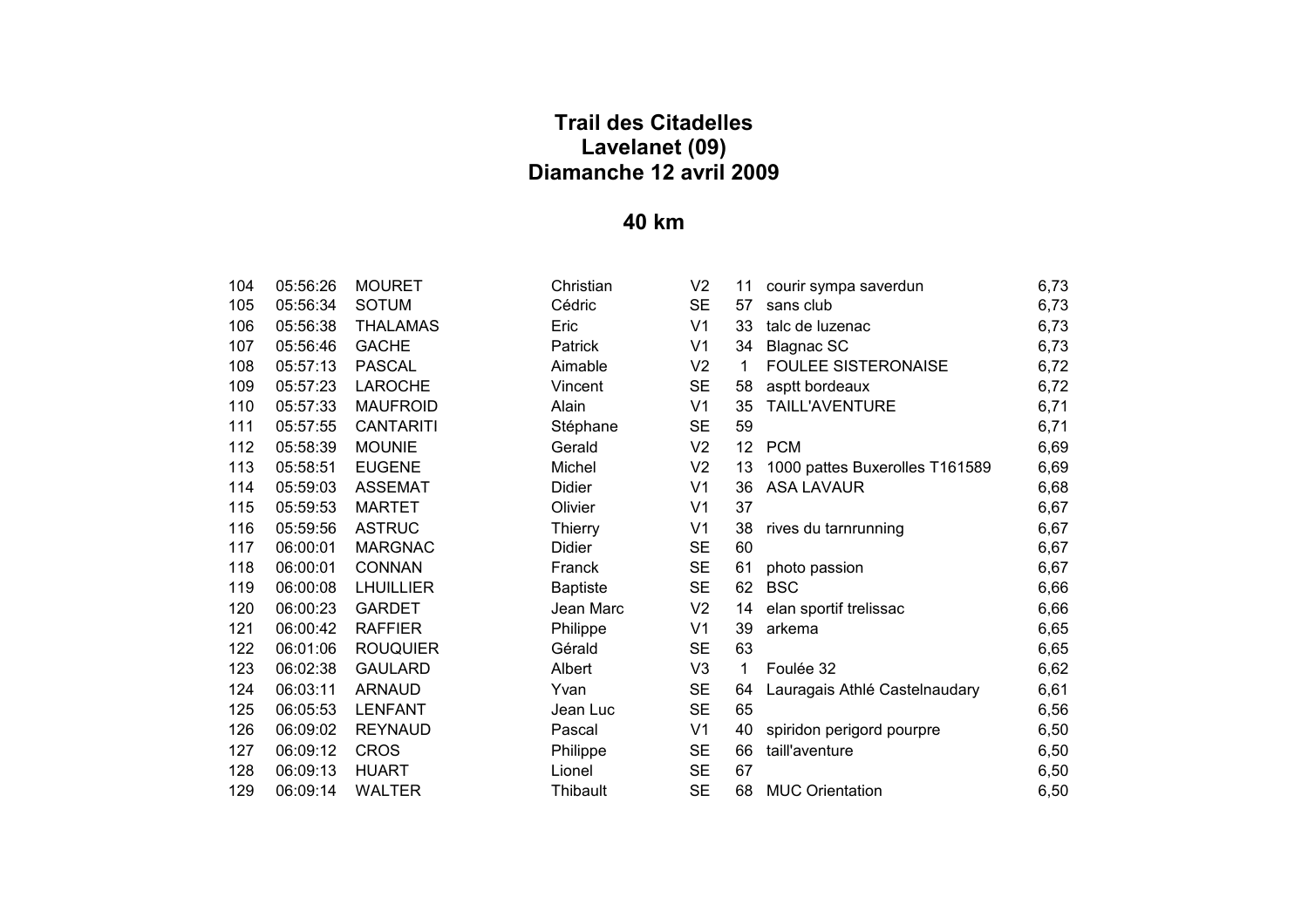| 130  | 06:10:33 | <b>DESSAIS</b>   |
|------|----------|------------------|
| 131  | 06:10:57 | DUBALEN          |
| 132  | 06:11:46 | <b>VUARCHEX</b>  |
| 133. | 06:11:55 | MASSA            |
| 134  | 06:13:27 | <b>PRIDO</b>     |
| 135  | 06:13:31 | <b>PERIN</b>     |
| 136  | 06:13:47 | <b>BODIN</b>     |
| 137  | 06:14:29 | <b>LEFEBVRE</b>  |
| 138  | 06:14:59 | <b>BERNABEU</b>  |
| 139  | 06:15:19 | <b>MARTINEZ</b>  |
| 140  | 06:16:12 | <b>MIQUEL</b>    |
| 141  | 06:16:18 | <b>LOTIS</b>     |
| 142  | 06:16:36 | <b>BOUSSIOUX</b> |
| 143  | 06:16:43 | LUCAS            |
| 144  | 06:17:36 | <b>PREJEANT</b>  |
| 145  | 06:17:52 | ALLARD           |
| 146  | 06:18:21 | <b>ROSPARS</b>   |
| 147  | 06:18:28 | GALY             |
| 148  | 06:18:31 | <b>MIQUEL</b>    |
| 149  | 06:18:40 | RABINIAULT       |
| 150  | 06:18:44 | <b>GENERAUD</b>  |
| 151  | 06:19:15 | <b>PENCHENAT</b> |
| 152  | 06:19:20 | <b>CECILLON</b>  |
| 153  | 06:19:31 | GOSLIN           |
| 154  | 06:19:38 | <b>BROOUA</b>    |
| 155  | 06:19:42 | <b>BAYOL</b>     |

| 130 | 06:10:33 | <b>DESSAIS</b>    | Florent        | <b>SE</b>      | 69             | club loisirs MARTELL               | 6,48 |
|-----|----------|-------------------|----------------|----------------|----------------|------------------------------------|------|
| 131 | 06:10:57 | <b>DUBALEN</b>    | Franck         | <b>SE</b>      | 70             |                                    | 6,47 |
| 132 | 06:11:46 | <b>VUARCHEX</b>   | Franck         | <b>SE</b>      | 71             | club des sports megeve             | 6,46 |
| 133 | 06:11:55 | <b>MASSA</b>      | Marjolaine     | V <sub>1</sub> | $\overline{2}$ | Pays Basque Athlétisme             | 6,45 |
| 134 | 06:13:27 | <b>PRIDO</b>      | Philippe       | V <sub>1</sub> | 41             |                                    | 6,43 |
| 135 | 06:13:31 | <b>PERIN</b>      | Luc            | <b>SE</b>      | 72             |                                    | 6,43 |
| 136 | 06:13:47 | <b>BODIN</b>      | Francois       | V <sub>2</sub> | 15             | <b>BALMA OLYMPIQUE CYCLISTE 31</b> | 6,42 |
| 137 | 06:14:29 | <b>LEFEBVRE</b>   | <b>Bruno</b>   | V <sub>1</sub> | 42             | Porte Athlétic club                | 6,41 |
| 138 | 06:14:59 | <b>BERNABEU</b>   | <b>Thierry</b> | V <sub>1</sub> | 43             |                                    | 6,40 |
| 139 | 06:15:19 | <b>MARTINEZ</b>   | Jean Claude    | V <sub>1</sub> | 44             | <b>AUCUN</b>                       | 6,39 |
| 140 | 06:16:12 | <b>MIQUEL</b>     | Robert         | V <sub>3</sub> | $\overline{2}$ |                                    | 6,38 |
| 141 | 06:16:18 | <b>LOTIS</b>      | <b>Nelly</b>   | <b>SE</b>      | 73             | <b>ACP.PAMIERS</b>                 | 6,38 |
| 142 | 06:16:36 | <b>BOUSSIOUX</b>  | Jean-Christian | V <sub>1</sub> | 45             |                                    | 6,37 |
| 143 | 06:16:43 | <b>LUCAS</b>      | Patrice        | V1             | 46             |                                    | 6,37 |
| 144 | 06:17:36 | <b>PREJEANT</b>   | Franck         | V <sub>1</sub> | 47             | <b>ABS AVENTURES</b>               | 6,36 |
| 145 | 06:17:52 | <b>ALLARD</b>     | David          | <b>SE</b>      | 74             |                                    | 6,35 |
| 146 | 06:18:21 | <b>ROSPARS</b>    | Willy          | <b>SE</b>      | 75             |                                    | 6,34 |
| 147 | 06:18:28 | <b>GALY</b>       | Alain          | V <sub>2</sub> | 16             |                                    | 6,34 |
| 148 | 06:18:31 | <b>MIQUEL</b>     | Anne-Marie     | V <sub>1</sub> | 3              | <b>BLAGNAC SC</b>                  | 6,34 |
| 149 | 06:18:40 | <b>RABINIAULT</b> | Philippe       | V <sub>1</sub> | 48             |                                    | 6,34 |
| 150 | 06:18:44 | <b>GENERAUD</b>   | Olivier        | <b>SE</b>      | 76             | Kikourou                           | 6,34 |
| 151 | 06:19:15 | <b>PENCHENAT</b>  | Yannick        | <b>SE</b>      | 77             |                                    | 6,33 |
| 152 | 06:19:20 | <b>CECILLON</b>   | Olivier        | V <sub>1</sub> | 49             | AIRBUS ATHLETIC SOCIETY            | 6,33 |
| 153 | 06:19:31 | <b>GOSLIN</b>     | Christophe     | <b>SE</b>      | 78             |                                    | 6,32 |
| 154 | 06:19:38 | <b>BROQUA</b>     | Jean-Luc       | V <sub>1</sub> | 50             |                                    | 6,32 |
| 155 | 06:19:42 | <b>BAYOL</b>      | Marilyn        | V <sub>1</sub> | 4              |                                    | 6,32 |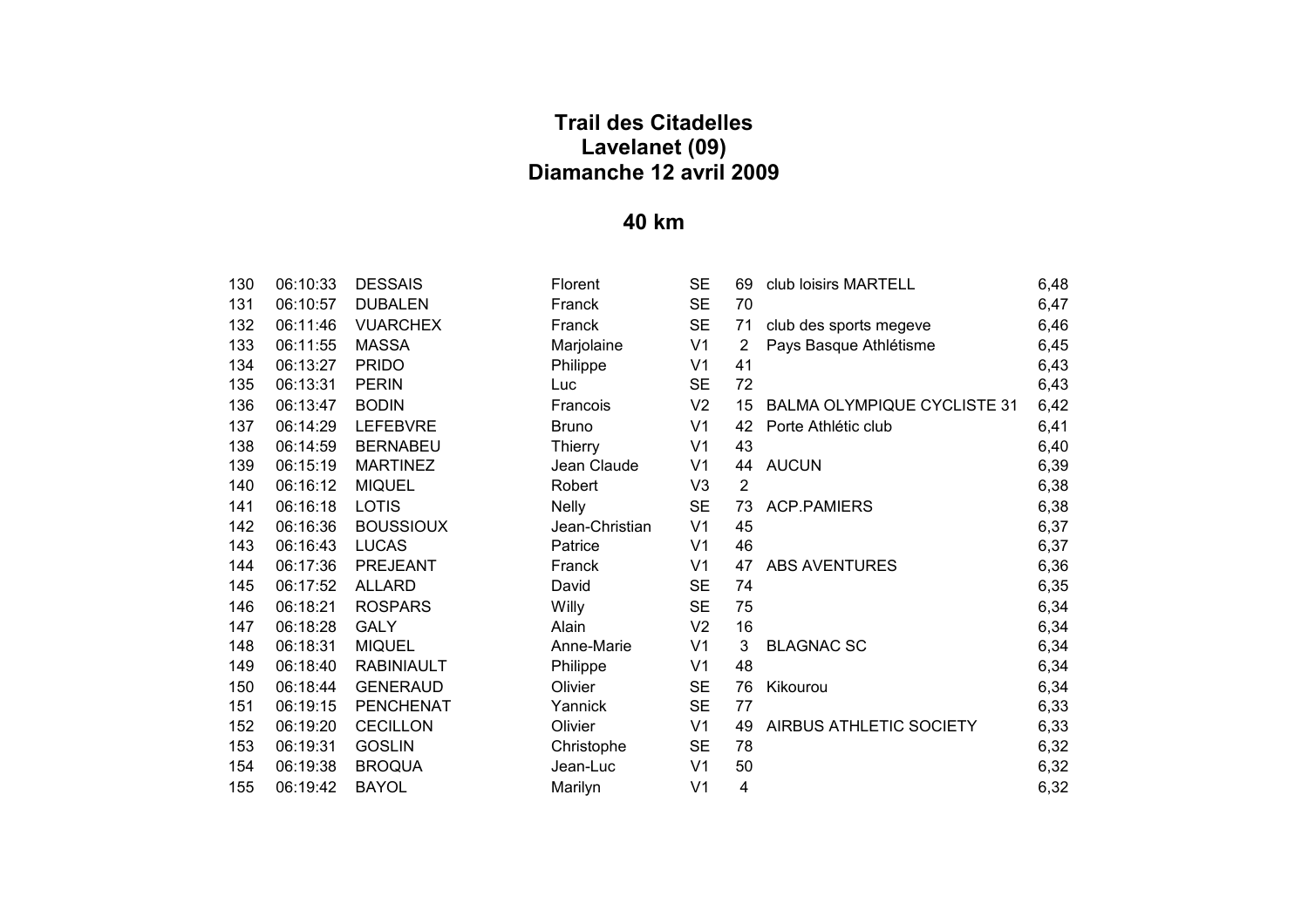| 156 | 06:19:46 | <b>CHAPELAIN</b>        | Pascal         | V <sub>2</sub> | 17 |                              | 6,32  |
|-----|----------|-------------------------|----------------|----------------|----|------------------------------|-------|
| 157 | 06:19:49 | <b>RAIMBAULT</b>        | Thierry        | <b>SE</b>      | 79 |                              | 6,32  |
| 158 | 06:22:19 | <b>LAJUS</b>            | Didier         | V <sub>1</sub> | 51 | Zinzins des Coteaux          | 6,28  |
| 159 | 06:23:11 | <b>PINCHON</b>          | Gilbert        | V <sub>2</sub> | 18 | zinzins des coteaux          | 6,26  |
| 160 | 06:23:31 | <b>RAKOTONONDRASANA</b> | Francis        | <b>SE</b>      | 80 |                              | 6,26  |
| 161 | 06:24:38 | <b>DEPIERRE</b>         | Jerome         | <b>SE</b>      | 81 | AgroBitume                   | 6,24  |
| 162 | 06:24:39 | <b>DECHAUX</b>          | Xavier         | <b>SE</b>      | 82 |                              | 6,24  |
| 163 | 06:26:59 | <b>PIEDIGROSSI</b>      | Alexandra      | <b>SE</b>      | 5  | Club des Nageurs de Paris    | 6,20  |
| 164 | 06:27:36 | <b>CHEVENOT</b>         | <b>Bruno</b>   | V <sub>1</sub> | 52 | Les rives du tarn running    | 6, 19 |
| 165 | 06:27:42 | <b>PROUST</b>           | Jérôme         | <b>SE</b>      | 83 | <b>Portet Atletic Club</b>   | 6, 19 |
| 166 | 06:30:12 | <b>VANNIER</b>          | Christian      | V <sub>1</sub> | 53 | la l'égray's club            | 6, 15 |
| 167 | 06:30:59 | <b>VEYRADIER</b>        | Noël           | V <sub>3</sub> | 3  | A.C.P. PAMIERS               | 6,14  |
| 168 | 06:31:08 | <b>COMBAREL</b>         | Yvan           | V <sub>1</sub> | 54 | <b>STERELA</b>               | 6,14  |
| 169 | 06:31:14 | <b>MOLTER</b>           | Eric           | V <sub>2</sub> | 19 | AC GIGOUZAC ST. GERMAIN      | 6, 13 |
| 170 | 06:31:33 | <b>LABORDE</b>          | Patrice        | V <sub>1</sub> | 55 |                              | 6, 13 |
| 171 | 06:31:34 | <b>SENTUCQ</b>          | Jean-Pierre    | V <sub>1</sub> | 56 | Spiridon du Couserans        | 6, 13 |
| 172 | 06:31:53 | <b>CARRIERE</b>         | Tony           | <b>SE</b>      | 84 |                              | 6,12  |
| 173 | 06:32:29 | <b>DESSILLA</b>         | Amélie         | <b>SE</b>      | 6  | <b>TROTTEURS D'EN LAURE</b>  | 6,11  |
| 174 | 06:34:00 | <b>BAILLES</b>          | Olivier        | V <sub>1</sub> | 57 |                              | 6,09  |
| 175 | 06:34:35 | <b>LARGEAUD</b>         | Sarah          | <b>SE</b>      | 7  | Athlétic Retz Sud Lac (ARSL) | 6,08  |
| 176 | 06:34:41 | <b>HOUDRY</b>           | <b>Patrick</b> | V <sub>1</sub> | 58 |                              | 6,08  |
| 177 | 06:35:03 | <b>GILLARD</b>          | Christophe     | <b>SE</b>      | 85 | la l'égray's club            | 6,08  |
| 178 | 06:35:52 | <b>BARRERE</b>          | Patrice        | <b>SE</b>      | 86 |                              | 6,06  |
| 179 | 06:37:12 | <b>DURAND</b>           | Christophe     | <b>SE</b>      | 87 |                              | 6,04  |
| 180 | 06:37:19 | DOS SANTOS 09           | Antonio        | <b>SE</b>      | 88 |                              | 6,04  |
| 181 | 06:37:25 | <b>RUBIELLA</b>         | Lionel         | V <sub>1</sub> | 59 | les barjots des cotos        | 6,04  |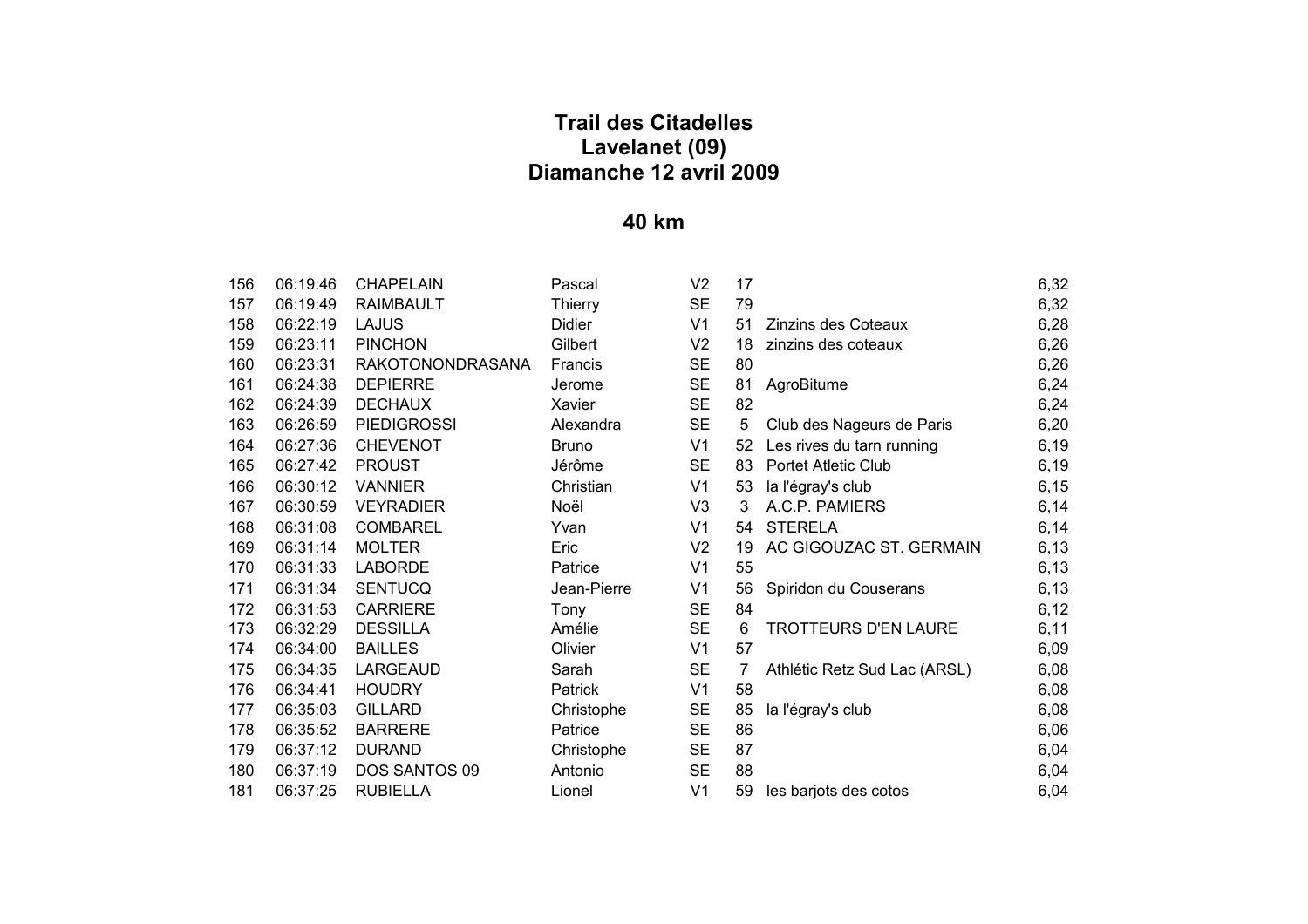| 182  | 06:37:36       | <b>SILVESTRE</b>  |
|------|----------------|-------------------|
| 183  | 06:37:43       | <b>PHILIPPE</b>   |
| 184  | 06:38:29       | <b>FLAMBEAUX</b>  |
| 185  | 06:39:29       | <b>RIGOUR</b>     |
| 186. | 06:41:16       | <b>METAYE</b>     |
| 187  | 06:43:05       | <b>MARTINEZ</b>   |
| 188  | 06:44:26       | <b>DRUELLE</b>    |
| 189  | 06:44:32       | <b>SALENDRES</b>  |
| 190  | 06:44:42       | NGO-XUAN          |
| 191  | 06:45:20       | <b>PONS</b>       |
| 192  | 06:45:20       | <b>BORR</b>       |
| 193  | 06:45:30       | <b>BILLEBAULT</b> |
| 194  | 06:45:40       | <b>CASTEIL</b>    |
| 195  | 06:45:41       | <b>DYJACK</b>     |
| 196  | 06:45:42       | TARD              |
| 197  | 06:45:59       | <b>CAMMAS</b>     |
| 198  | 06:46:15       | <b>POTIRON</b>    |
| 199  | 06:46:19       | <b>GERMAIN</b>    |
| 200  | 06:46:30       | <b>BUREAU</b>     |
| 201  | 06:46:32       | <b>MICHELON</b>   |
| 202  | 06:46:33       | ALBERT            |
| 203  | 06:49:03 PETIT |                   |
| 204  | 06:49:03       | <b>VIDAL</b>      |
| 205  | 06:51:01       | <b>FABRE</b>      |
| 206  | 06:51:38       | <b>DEZANDEZ</b>   |
| 207  | 06:51:45       | KORAL             |

| 182 | 06:37:36 | <b>SILVESTRE</b>  | Jean Pierre     | V <sub>3</sub> | 4  |                         | 6,04 |
|-----|----------|-------------------|-----------------|----------------|----|-------------------------|------|
| 183 | 06:37:43 | <b>PHILIPPE</b>   | Erwan           | <b>SE</b>      | 89 |                         | 6,03 |
| 184 | 06:38:29 | <b>FLAMBEAUX</b>  | Charlotte       | <b>SE</b>      | 8  | <b>ACP</b>              | 6,02 |
| 185 | 06:39:29 | <b>RIGOUR</b>     | Frédéric        | V <sub>1</sub> | 5  | <b>NEANT</b>            | 6,01 |
| 186 | 06:41:16 | <b>METAYE</b>     | Jean-François   | V <sub>2</sub> | 20 |                         | 5,98 |
| 187 | 06:43:05 | <b>MARTINEZ</b>   | Philippe        | V <sub>1</sub> | 60 |                         | 5,95 |
| 188 | 06:44:26 | <b>DRUELLE</b>    | Quentin         | <b>SE</b>      | 90 |                         | 5,93 |
| 189 | 06:44:32 | <b>SALENDRES</b>  | Jean-Christophe | V <sub>1</sub> | 61 | zinzins des coteaux     | 5,93 |
| 190 | 06:44:42 | NGO-XUAN          | Hoa, Jean       | V <sub>2</sub> | 21 | agrobitume              | 5,93 |
| 191 | 06:45:20 | <b>PONS</b>       | Didier          | V <sub>2</sub> | 22 | CE Bosch Rodez          | 5,92 |
| 192 | 06:45:20 | <b>BORR</b>       | Alexandre       | <b>SE</b>      | 91 | CE Bosch Rodez          | 5,92 |
| 193 | 06:45:30 | <b>BILLEBAULT</b> | Laurent         | V <sub>1</sub> | 62 |                         | 5,92 |
| 194 | 06:45:40 | <b>CASTEIL</b>    | Jean-Paul       | V <sub>2</sub> | 23 |                         | 5,92 |
| 195 | 06:45:41 | <b>DYJACK</b>     | Emmanuel        | <b>SE</b>      | 92 |                         | 5,92 |
| 196 | 06:45:42 | <b>TARD</b>       | Laurent         | <b>SE</b>      | 93 | CSA 4°RE LA DEFENSE     | 5,92 |
| 197 | 06:45:59 | <b>CAMMAS</b>     | Jean            | V <sub>1</sub> | 63 | AIRBUS ATHLETIC SOCIETY | 5,91 |
| 198 | 06:46:15 | <b>POTIRON</b>    | Joël            | V <sub>2</sub> | 24 |                         | 5,91 |
| 199 | 06:46:19 | <b>GERMAIN</b>    | <b>Bernard</b>  | V <sub>2</sub> | 25 |                         | 5,91 |
| 200 | 06:46:30 | <b>BUREAU</b>     | Jean Paul       | V <sub>2</sub> | 26 |                         | 5,90 |
| 201 | 06:46:32 | <b>MICHELON</b>   | Jean - Pierre   | V <sub>1</sub> | 64 | AS VALEO                | 5,90 |
| 202 | 06:46:33 | <b>ALBERT</b>     | Jacques         | V <sub>2</sub> | 27 |                         | 5,90 |
| 203 | 06:49:03 | <b>PETIT</b>      | Linda           | <b>SE</b>      | 9  |                         | 5,87 |
| 204 | 06:49:03 | <b>VIDAL</b>      | Jerome          | <b>SE</b>      | 94 |                         | 5,87 |
| 205 | 06:51:01 | <b>FABRE</b>      | Grégory         | <b>SE</b>      | 95 | ARPENTAYRES 09          | 5,84 |
| 206 | 06:51:38 | <b>DEZANDEZ</b>   | Xavier          | <b>SE</b>      | 96 |                         | 5,83 |
| 207 | 06:51:45 | <b>KORAL</b>      | Grégory         | <b>SE</b>      | 97 |                         | 5,83 |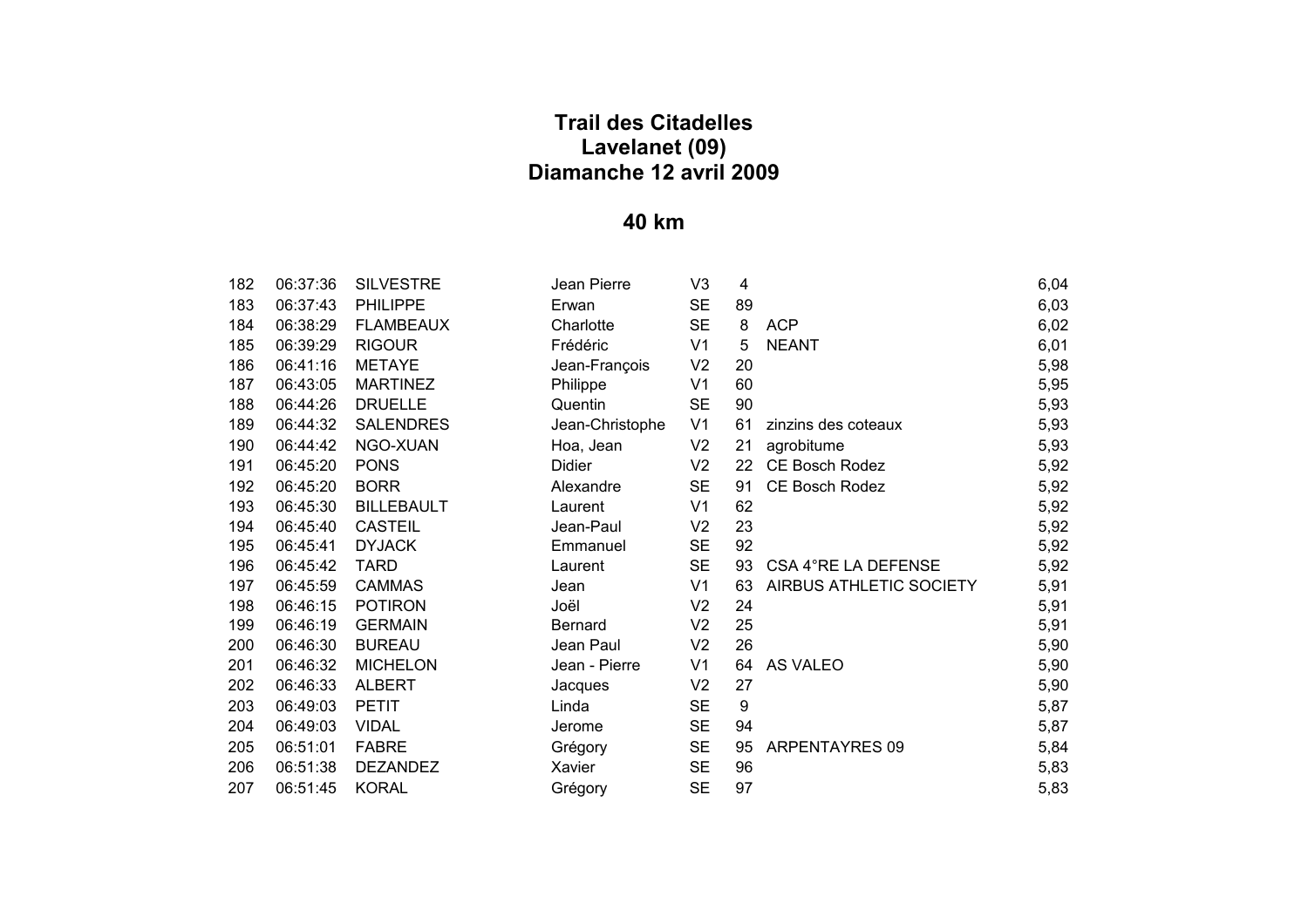| 208 | 06:51:46 | COLLARD          |
|-----|----------|------------------|
| 209 | 06:52:02 | <b>ROBINET</b>   |
| 210 | 06:52:09 | GALEY            |
| 211 | 06:53:13 | GUYARD           |
| 212 | 06:53:19 | LAURENT          |
| 213 | 06:53:39 | <b>JUDENHERC</b> |
| 214 | 06:54:02 | DAVID            |
| 215 | 06:54:04 | <b>DELPY</b>     |
| 216 | 06:54:28 | <b>LUZINAUD</b>  |
| 217 | 06:56:37 | CHOLLOU          |
| 218 | 06:57:49 | LAFON            |
| 219 | 06:58:04 | <b>BELMAS</b>    |
| 220 | 06:58:08 | <b>DUBOIS</b>    |
| 221 | 06:58:08 | <b>BOUVIER</b>   |
| 222 | 06:58:51 | LESUR            |
| 223 | 06:59:51 | <b>MARSAL</b>    |
| 224 | 07:02:18 | <b>JOUBERT</b>   |
| 225 | 07:03:38 | <b>CALMETTES</b> |
| 226 | 07:03:49 | LOISEL           |
| 227 | 07:03:55 | <b>GOUVRIT</b>   |
| 228 | 07:03:55 | <b>DURAND</b>    |
| 229 | 07:04:30 | <b>ROUCH</b>     |
| 230 | 07:08:25 | LANGLADE         |
| 231 | 07:08:54 | <b>LENTIGNAC</b> |
| 232 | 07:09:00 | LE NUE           |
| 233 | 07:09:04 | <b>FLORENT</b>   |

| 208 | 06:51:46 | <b>COLLARD</b>   | Maxime     | <b>SE</b>      | 98  | <b>CSP PERPIGNAN SUD</b>  | 5,83 |
|-----|----------|------------------|------------|----------------|-----|---------------------------|------|
| 209 | 06:52:02 | <b>ROBINET</b>   | Philippe   | V <sub>2</sub> | 28  |                           | 5,82 |
| 210 | 06:52:09 | <b>GALEY</b>     | Lionel     | <b>SE</b>      | 99  |                           | 5,82 |
| 211 | 06:53:13 | <b>GUYARD</b>    | Philippe   | V <sub>2</sub> | 29  | S/L ASS ALBERES           | 5,81 |
| 212 | 06:53:19 | <b>LAURENT</b>   | Gilbert    | V <sub>2</sub> | 30  | pacoulix                  | 5,81 |
| 213 | 06:53:39 | <b>JUDENHERC</b> | Sébastien  | <b>SE</b>      | 100 |                           | 5,80 |
| 214 | 06:54:02 | <b>DAVID</b>     | Dominique  | V <sub>2</sub> | 31  |                           | 5,80 |
| 215 | 06:54:04 | <b>DELPY</b>     | Katia      | <b>SE</b>      | 10  | Les Arpentayres           | 5,80 |
| 216 | 06:54:28 | LUZINAUD         | Dominique  | V <sub>2</sub> | 32  | <b>NIEUL AIRPUR</b>       | 5,79 |
| 217 | 06:56:37 | <b>CHOLLOU</b>   | Marc       | <b>SE</b>      | 101 |                           | 5,76 |
| 218 | 06:57:49 | <b>LAFON</b>     | Vincent    | V <sub>1</sub> | 65  |                           | 5,74 |
| 219 | 06:58:04 | <b>BELMAS</b>    | Christophe | <b>SE</b>      |     | 102 ASPTT Triathlon Brive | 5,74 |
| 220 | 06:58:08 | <b>DUBOIS</b>    | Marie-Ange | V <sub>1</sub> | 6   | stade bordelais 691797    | 5,74 |
| 221 | 06:58:08 | <b>BOUVIER</b>   | Pascale    | V <sub>1</sub> | 7   | stade bordelais           | 5,74 |
| 222 | 06:58:51 | <b>LESUR</b>     | Stéphane   | <b>SE</b>      | 103 |                           | 5,73 |
| 223 | 06:59:51 | <b>MARSAL</b>    | Jean       | V <sub>3</sub> | 5   |                           | 5,72 |
| 224 | 07:02:18 | <b>JOUBERT</b>   | Noel       | V <sub>2</sub> | 33  | les barjots des cotots    | 5,68 |
| 225 | 07:03:38 | <b>CALMETTES</b> | Olivier    | <b>SE</b>      | 104 |                           | 5,67 |
| 226 | 07:03:49 | <b>LOISEL</b>    | Christian  | V <sub>2</sub> | 34  |                           | 5,66 |
| 227 | 07:03:55 | <b>GOUVRIT</b>   | Lionel     | V <sub>1</sub> | 66  |                           | 5,66 |
| 228 | 07:03:55 | <b>DURAND</b>    | Laurent    | V <sub>1</sub> | 67  | <b>SENEGAL</b>            | 5,66 |
| 229 | 07:04:30 | <b>ROUCH</b>     | Pierre     | V <sub>1</sub> | 68  | <b>SATUC</b>              | 5,65 |
| 230 | 07:08:25 | LANGLADE         | Véronique  | V <sub>1</sub> | 8   | tcp bram                  | 5,60 |
| 231 | 07:08:54 | <b>LENTIGNAC</b> | Xavier     | V <sub>2</sub> | 35  | spiridon perigord pourpre | 5,60 |
| 232 | 07:09:00 | LE NUE           | Serge      | V <sub>1</sub> | 69  | spiridon perigord pourpre | 5,59 |
| 233 | 07:09:04 | <b>FLORENT</b>   | Francis    | V <sub>2</sub> | 36  |                           | 5,59 |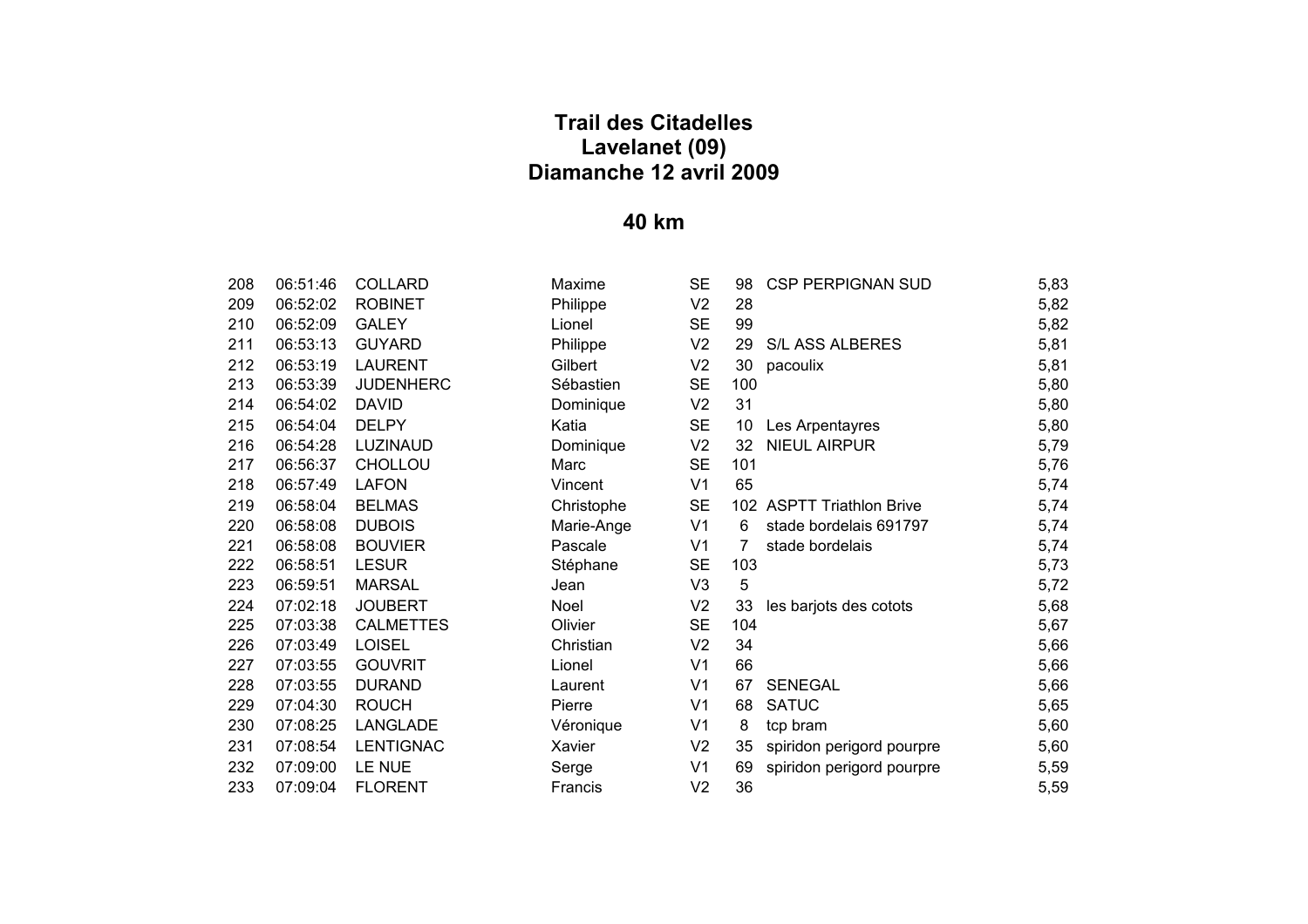| 234 | 07:09:57 | <b>BARONI</b>    |
|-----|----------|------------------|
| 235 | 07:10:09 | VALLEE           |
| 236 | 07:10:10 | MOESSARD         |
| 237 | 07:10:32 | MUR              |
| 238 | 07:11:29 | <b>GOUBERT</b>   |
| 239 | 07:12:34 | LE TOUT          |
| 240 | 07:12:39 | <b>DAVID</b>     |
| 241 | 07:12:39 | ROY              |
| 242 | 07:12:41 | <b>SANCHEZ</b>   |
| 243 | 07:12:42 | <b>CAMPION</b>   |
| 244 | 07:12:42 | <b>BOURGES</b>   |
| 245 | 07:15:26 | LE GALL          |
| 246 | 07:15:27 | LE HIR           |
| 247 | 07:15:28 | <b>POUECH</b>    |
| 248 | 07:15:31 | <b>PRATVIEL</b>  |
| 249 | 07:17:43 | <b>BURBAN</b>    |
| 250 | 07:17:52 | BAYNAT           |
| 251 | 07:17:52 | <b>DE MIGUEL</b> |
| 252 | 07:24:44 | <b>AMALRIC</b>   |
| 253 | 07:25:22 | <b>THENAUD</b>   |
| 254 | 07:27:06 | <b>HABIGAND</b>  |
| 255 | 07:27:44 | KLUNKER          |
| 256 | 07:28:34 | <b>MORISSEAU</b> |
| 257 | 07:32:07 | <b>BREIL</b>     |
| 258 | 07:32:08 | <b>BROUSSE</b>   |
| 259 | 07:32:20 | BOR              |

| 234 | 07:09:57 | <b>BARONI</b>    | David           | <b>SE</b>      | 105            |                              | 5,58 |
|-----|----------|------------------|-----------------|----------------|----------------|------------------------------|------|
| 235 | 07:10:09 | <b>VALLEE</b>    | Véronique       | V <sub>1</sub> | 9              | AS FAMAT - ST NAZAIRE        | 5,58 |
| 236 | 07:10:10 | <b>MOESSARD</b>  | Jean Paul       | V <sub>2</sub> | 37             |                              | 5,58 |
| 237 | 07:10:32 | <b>MUR</b>       | Joachim         | V <sub>1</sub> | 70             |                              | 5,57 |
| 238 | 07:11:29 | <b>GOUBERT</b>   | Marika          | <b>SE</b>      | 11             | <b>ACPAMIERS</b>             | 5,56 |
| 239 | 07:12:34 | LE TOUT          | Hélène          | V <sub>1</sub> | 10             | HAUT VALLESPIR A             | 5,55 |
| 240 | 07:12:39 | <b>DAVID</b>     | Olivier         | V <sub>1</sub> | 71             |                              | 5,55 |
| 241 | 07:12:39 | <b>ROY</b>       | Jean-Pierre     | V <sub>2</sub> | 38             | Barjots des Cotos            | 5,55 |
| 242 | 07:12:41 | <b>SANCHEZ</b>   | Christian       | V <sub>2</sub> | 39             |                              | 5,55 |
| 243 | 07:12:42 | <b>CAMPION</b>   | <b>Bruno</b>    | V <sub>2</sub> | 40             |                              | 5,55 |
| 244 | 07:12:42 | <b>BOURGES</b>   | Hugues          | V1             | 72             | Zinzins des coteaux          | 5,55 |
| 245 | 07:15:26 | <b>LE GALL</b>   | Myriam          | V <sub>1</sub> | 11             | <b>Breizh Sport Aventure</b> | 5,51 |
| 246 | 07:15:27 | LE HIR           | Françoise       | V <sub>1</sub> | 12             | <b>Breizh Sport Aventure</b> | 5,51 |
| 247 | 07:15:28 | <b>POUECH</b>    | Olivier         | <b>SE</b>      | 106            |                              | 5,51 |
| 248 | 07:15:31 | <b>PRATVIEL</b>  | <b>Brigitte</b> | V <sub>1</sub> | 13             |                              | 5,51 |
| 249 | 07:17:43 | <b>BURBAN</b>    | Jean-Claude     | V <sub>3</sub> | 6              |                              | 5,48 |
| 250 | 07:17:52 | <b>BAYNAT</b>    | Fabienne        | V <sub>1</sub> | 14             |                              | 5,48 |
| 251 | 07:17:52 | DE MIGUEL        | Franck          | V1             | 73             |                              | 5,48 |
| 252 | 07:24:44 | <b>AMALRIC</b>   | Emmanuel        | V <sub>1</sub> | 74             | Frejeville                   | 5,40 |
| 253 | 07:25:22 | <b>THENAUD</b>   | Monique         | V <sub>2</sub> | $\overline{2}$ |                              | 5,39 |
| 254 | 07:27:06 | <b>HABIGAND</b>  | Thierry         | V <sub>2</sub> | 41             |                              | 5,37 |
| 255 | 07:27:44 | <b>KLUNKER</b>   | Robert          | V <sub>1</sub> | 75             |                              | 5,36 |
| 256 | 07:28:34 | <b>MORISSEAU</b> | Antoine         | <b>SE</b>      | 107            |                              | 5,35 |
| 257 | 07:32:07 | <b>BREIL</b>     | Michele         | V <sub>1</sub> | 15             | LES PIEDS LURONS DE ST JEAN  | 5,31 |
| 258 | 07:32:08 | <b>BROUSSE</b>   | Sylvie          | <b>SE</b>      | 12             | ASTROPODES EADS ASTRIUM      | 5,31 |
| 259 | 07:32:20 | <b>BOR</b>       | Jean Luc        | V <sub>1</sub> | 76             |                              | 5,31 |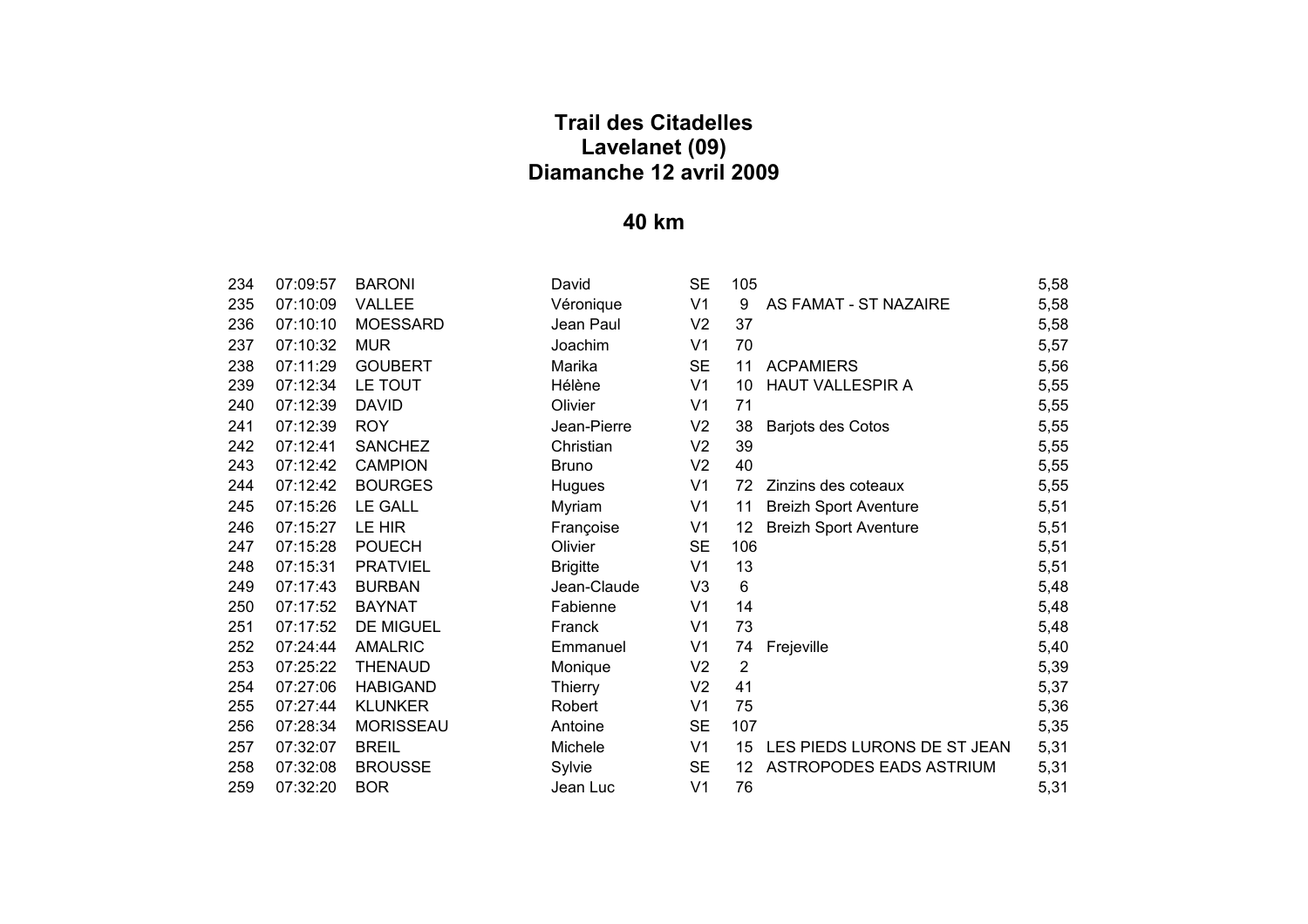| 260 - | 07:32:41              | <b>BERTRAND</b>           |
|-------|-----------------------|---------------------------|
| 261   | 07:35:24 IOZZIA       |                           |
|       | 262 07:35:28 HERAIL   |                           |
|       | 263  07:37:53  BELLON |                           |
|       |                       | 264 07:38:38 ORDONNEAU    |
|       | 265 07:38:48 BOLOT    |                           |
|       | 266 07:39:21 DUMAS    |                           |
|       | 267 07:39:51 ROCHE    |                           |
|       | 268  07:40:06  PRIETO |                           |
|       |                       | 269  07:40:19  DUBERNAT   |
|       | 270 07:40:20 DARIES   |                           |
|       |                       | 271  07:40:48  DELCROS    |
|       | 272  07:42:00  ROZES  |                           |
|       |                       | 273 07:43:10 GINSBACH     |
|       |                       | 274 07:44:48 LOUBIERES    |
|       | 275  07:45:03  BAUTO  |                           |
|       |                       | 276 07:45:22 LARDEAU      |
|       |                       | 277  07:47:46  ROSEREN    |
| 278   |                       | 07:51:35 MONTOVERT        |
|       | 279  07:51:36  PONDET |                           |
|       | 280  07:52:00         | <b>GON¢ALVES</b>          |
|       | 281 07:56:44          | <b>MAILLARD LIZART</b>    |
|       | 282 07:56:45 SOULA    |                           |
|       |                       | 283  07:58:21  GIUDICELLI |
|       | 284 07:58:23 HATTEE   |                           |
| 285   | 07:58:51 PIN          |                           |

| 260 | 07:32:41 | <b>BERTRAND</b>   | Pascal         | V <sub>2</sub> | 42             | Latécoère                  | 5,30 |
|-----|----------|-------------------|----------------|----------------|----------------|----------------------------|------|
| 261 | 07:35:24 | <b>IOZZIA</b>     | Sébastien      | <b>SE</b>      | 108            |                            | 5,27 |
| 262 | 07:35:28 | <b>HERAIL</b>     | <b>Nicolas</b> | <b>SE</b>      | 109            |                            | 5,27 |
| 263 | 07:37:53 | <b>BELLON</b>     | Pascal         | V <sub>1</sub> | 77             |                            | 5,24 |
| 264 | 07:38:38 | <b>ORDONNEAU</b>  | Eric           | <b>SE</b>      |                | 110 Zinzins des Coteaux    | 5,23 |
| 265 | 07:38:48 | <b>BOLOT</b>      | Jean-François  | <b>SE</b>      | 111            |                            | 5,23 |
| 266 | 07:39:21 | <b>DUMAS</b>      | Laurent        | V <sub>2</sub> | 43             |                            | 5,22 |
| 267 | 07:39:51 | <b>ROCHE</b>      | Alain          | V1             | 78             |                            | 5,22 |
| 268 | 07:40:06 | <b>PRIETO</b>     | Florencio      | V <sub>2</sub> | 44             |                            | 5,22 |
| 269 | 07:40:19 | <b>DUBERNAT</b>   | Agnes          | V <sub>1</sub> | 16             |                            | 5,21 |
| 270 | 07:40:20 | <b>DARIES</b>     | Jean           | V1             | 79             |                            | 5,21 |
| 271 | 07:40:48 | <b>DELCROS</b>    | Pascal         | V <sub>1</sub> | 80             | <b>Cahors Cyclisme</b>     | 5,21 |
| 272 | 07:42:00 | <b>ROZES</b>      | Christian      | V <sub>2</sub> | 45             |                            | 5,19 |
| 273 | 07:43:10 | <b>GINSBACH</b>   | Virginie       | V <sub>1</sub> | 17             | CA BALMA N°1087427         | 5,18 |
| 274 | 07:44:48 | <b>LOUBIERES</b>  | Xavier         | <b>SE</b>      | 112            |                            | 5,16 |
| 275 | 07:45:03 | <b>BAUTO</b>      | Edouard        | V <sub>3</sub> | $\overline{7}$ |                            | 5,16 |
| 276 | 07:45:22 | LARDEAU           | Daniel         | V <sub>2</sub> | 46             | Talc de Luzenac            | 5,16 |
| 277 | 07:47:46 | <b>ROSEREN</b>    | Catherine      | V <sub>2</sub> | 3              | CMBM74                     | 5,13 |
| 278 | 07:51:35 | <b>MONTOVERT</b>  | Aude           | <b>SE</b>      | 13             |                            | 5,09 |
| 279 | 07:51:36 | <b>PONDET</b>     | Mathieu        | <b>SE</b>      | 113            |                            | 5,09 |
| 280 | 07:52:00 | <b>GONÇALVES</b>  | José           | <b>SE</b>      |                | 114 Barjots des cotos      | 5,08 |
| 281 | 07:56:44 | MAILLARD LIZARTE  | Dany           | V <sub>1</sub> | 18             |                            | 5,03 |
| 282 | 07:56:45 | <b>SOULA</b>      | Michel         | V <sub>2</sub> | 47             |                            | 5,03 |
| 283 | 07:58:21 | <b>GIUDICELLI</b> | Sébastien      | <b>SE</b>      | 115            |                            | 5,02 |
| 284 | 07:58:23 | <b>HATTEE</b>     | Yohan          | <b>SE</b>      |                | 116 SA Condom - Agrobitume | 5,02 |
| 285 | 07:58:51 | <b>PIN</b>        | Christophe     | V <sub>1</sub> | 81             |                            | 5,01 |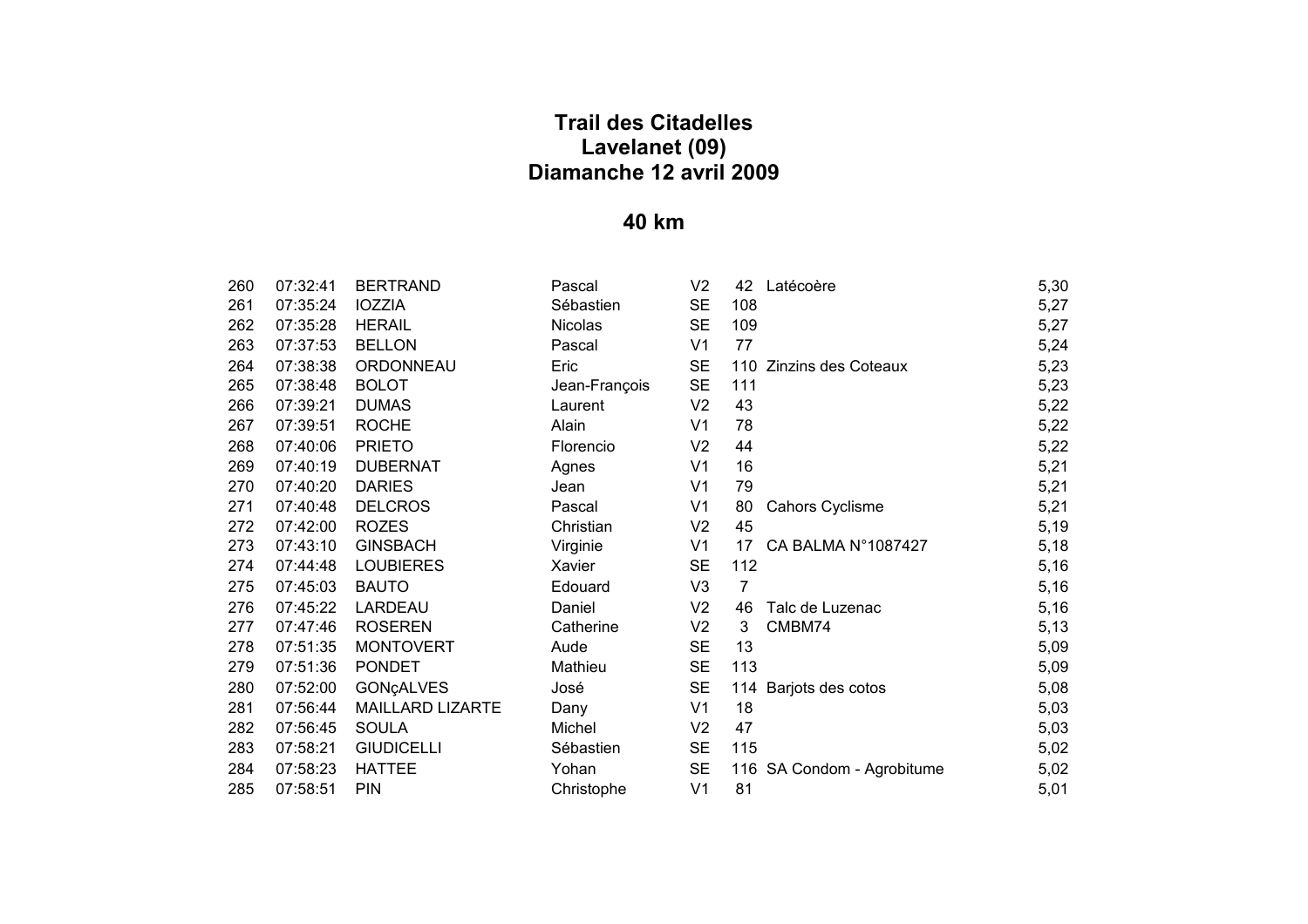| 286 | 07:59:51 | <b>ABADIE</b>      | Arnaud         | V <sub>1</sub> | 82             |                            | 5,00 |
|-----|----------|--------------------|----------------|----------------|----------------|----------------------------|------|
| 287 | 08:00:23 | <b>BENTRESQUE</b>  | Véronique      | V <sub>2</sub> | $\overline{4}$ |                            | 5,00 |
| 288 | 08:01:00 | <b>CROULLEBOIS</b> | Nicolas        | <b>SE</b>      | 117            |                            | 4,99 |
| 289 | 08:03:16 | <b>GUILLEMASSY</b> | Frédéric       | <b>SE</b>      |                | 118 les barjots des cotos  | 4,97 |
| 290 | 08:03:49 | <b>DAO</b>         | Sandrine       | V <sub>1</sub> | 19             | stade bordelais            | 4,96 |
| 291 | 08:04:57 | <b>MARTINEZ</b>    | Louis          | V <sub>1</sub> | 83             | Spiridon du Couserans      | 4,95 |
| 292 | 08:05:26 | <b>BODIN</b>       | Pierre         | ES             | 1              |                            | 4,94 |
| 293 | 08:05:26 | <b>CHENUT</b>      | Romaric        | <b>SE</b>      | 119            |                            | 4,94 |
| 294 | 08:05:46 | <b>BODIN</b>       | Joelle         | V <sub>1</sub> | 20             |                            | 4,94 |
| 295 | 08:06:34 | <b>URIEN</b>       | Stéphane       | V <sub>1</sub> | 84             |                            | 4,93 |
| 296 | 08:09:19 | <b>SERRAUD</b>     | <b>Nicolas</b> | <b>SE</b>      | 120            |                            | 4,90 |
| 297 | 08:09:20 | <b>RATHAT</b>      | Yann           | <b>SE</b>      | 121            |                            | 4,90 |
| 298 | 08:10:08 | <b>TARDY</b>       | Armelle        | <b>SE</b>      | 14             | AIRBUS ATHLETIC SOCIETY    | 4,90 |
| 299 | 08:11:14 | <b>LOISEL</b>      | Gwenaelle      | V <sub>1</sub> | 21             |                            | 4,89 |
| 300 | 08:18:39 | <b>VANNIER</b>     | <b>Bruno</b>   | V <sub>1</sub> | 85             |                            | 4,81 |
| 301 | 08:19:52 | <b>BURBAN</b>      | Marie Therese  | V <sub>3</sub> | 1              |                            | 4,80 |
| 302 | 08:22:30 | VASQUEZ            | Sandra         | <b>SE</b>      | 15             |                            | 4,78 |
| 303 | 08:22:30 | <b>BARNOLE</b>     | Sylvain        | <b>SE</b>      | 122            |                            | 4,78 |
| 304 | 08:29:50 | <b>BEREHOUC</b>    | Patrick        | V <sub>2</sub> | 48             |                            | 4,71 |
| 305 | 08:29:50 | LE FRAILLEC        | Erwan          | <b>SE</b>      | 123            |                            | 4,71 |
| 306 | 08:30:29 | <b>RESSEGUIER</b>  | Denis          | V <sub>2</sub> | 49             | <b>GIGOUZAC ST GERMAIN</b> | 4,70 |
| 307 | 08:33:42 | <b>PAUBERT</b>     | Alain          | V <sub>2</sub> | 50             | <b>ROUEN TRIATHLON</b>     | 4,67 |
| 308 | 08:35:49 | <b>CASTELLS</b>    | <b>Bernard</b> | V <sub>1</sub> | 86             | oxygène 32                 | 4,65 |
| 309 | 08:39:05 | <b>FRANCOZ</b>     | Hélèna         | <b>SE</b>      | 16             |                            | 4,62 |
| 310 | 08:39:21 | <b>PILIH</b>       | Alain          | V <sub>2</sub> | 51             |                            | 4,62 |
| 311 | 08:39:23 | <b>GHESQUIERE</b>  | Marc           | V <sub>2</sub> | 52             |                            | 4,62 |